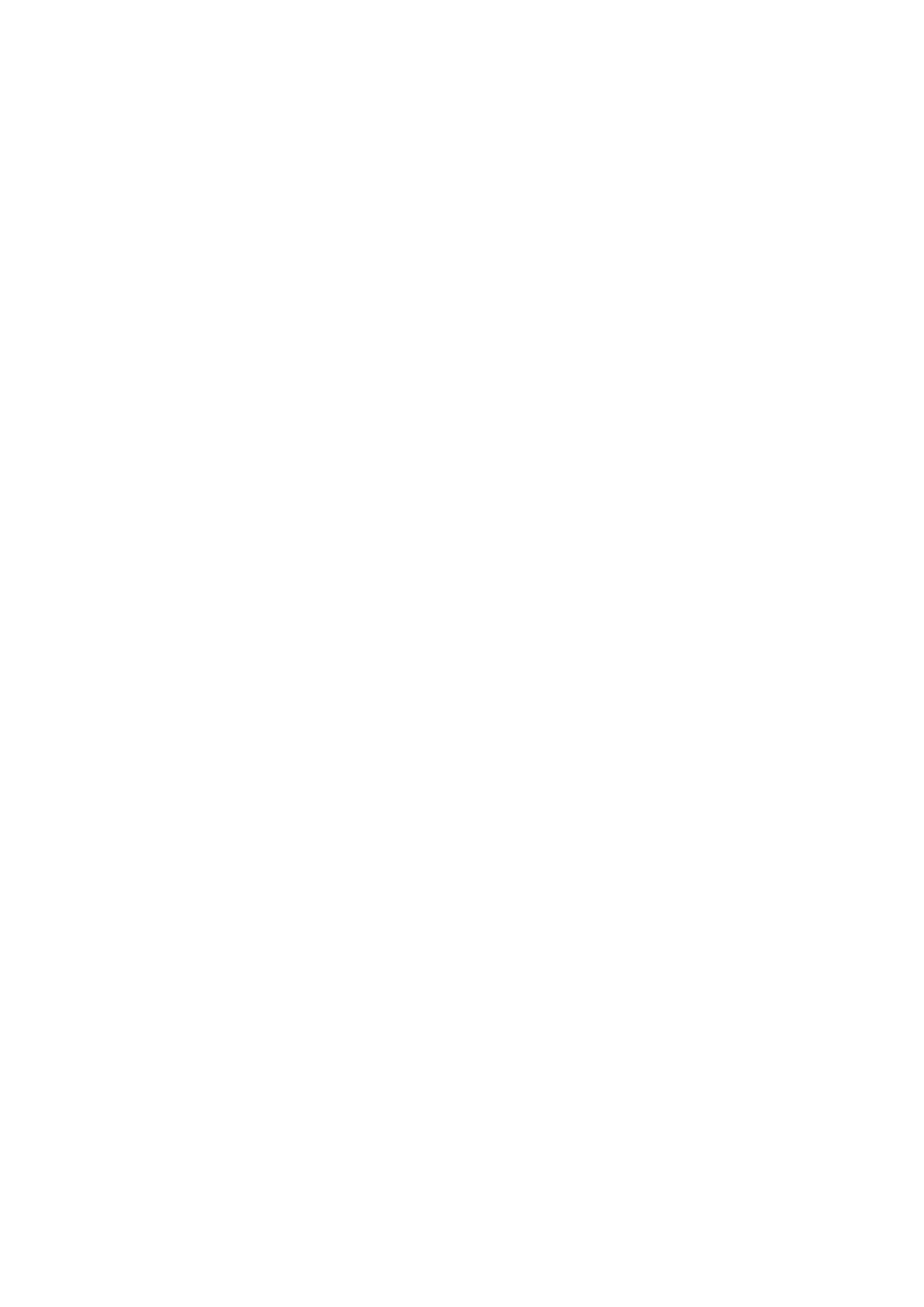**EUROPEAN UNIVERSITY INSTITUTE, FLORENCE MAX WEBER PROGRAMME**

*Ties and Ruptures: Welfare States and Migration in Central and Eastern Europe* 

**NOEMI LENDVAI**

EUI Working Paper **MWP** 2010/09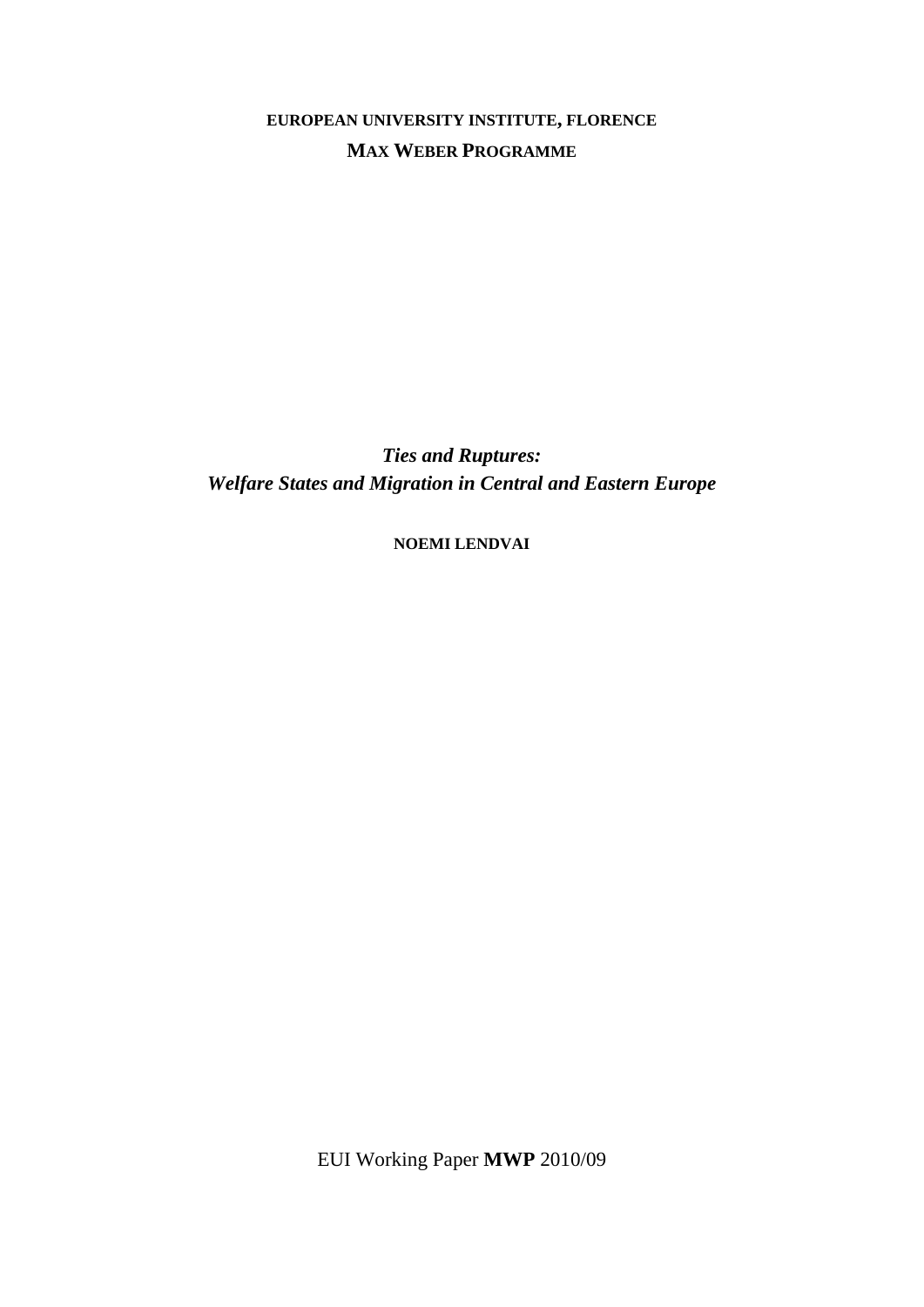This text may be downloaded for personal research purposes only. Any additional reproduction for other purposes, whether in hard copy or electronically, requires the consent of the author(s), editor(s). If cited or quoted, reference should be made to the full name of the author(s), editor(s), the title, the working paper or other series, the year, and the publisher.

ISSN 1830-7728

© 2010 Noemi Lendvai

Printed in Italy European University Institute Badia Fiesolana I – 50014 San Domenico di Fiesole (FI) Italy Hwww.eui.eu H cadmus.eui.eu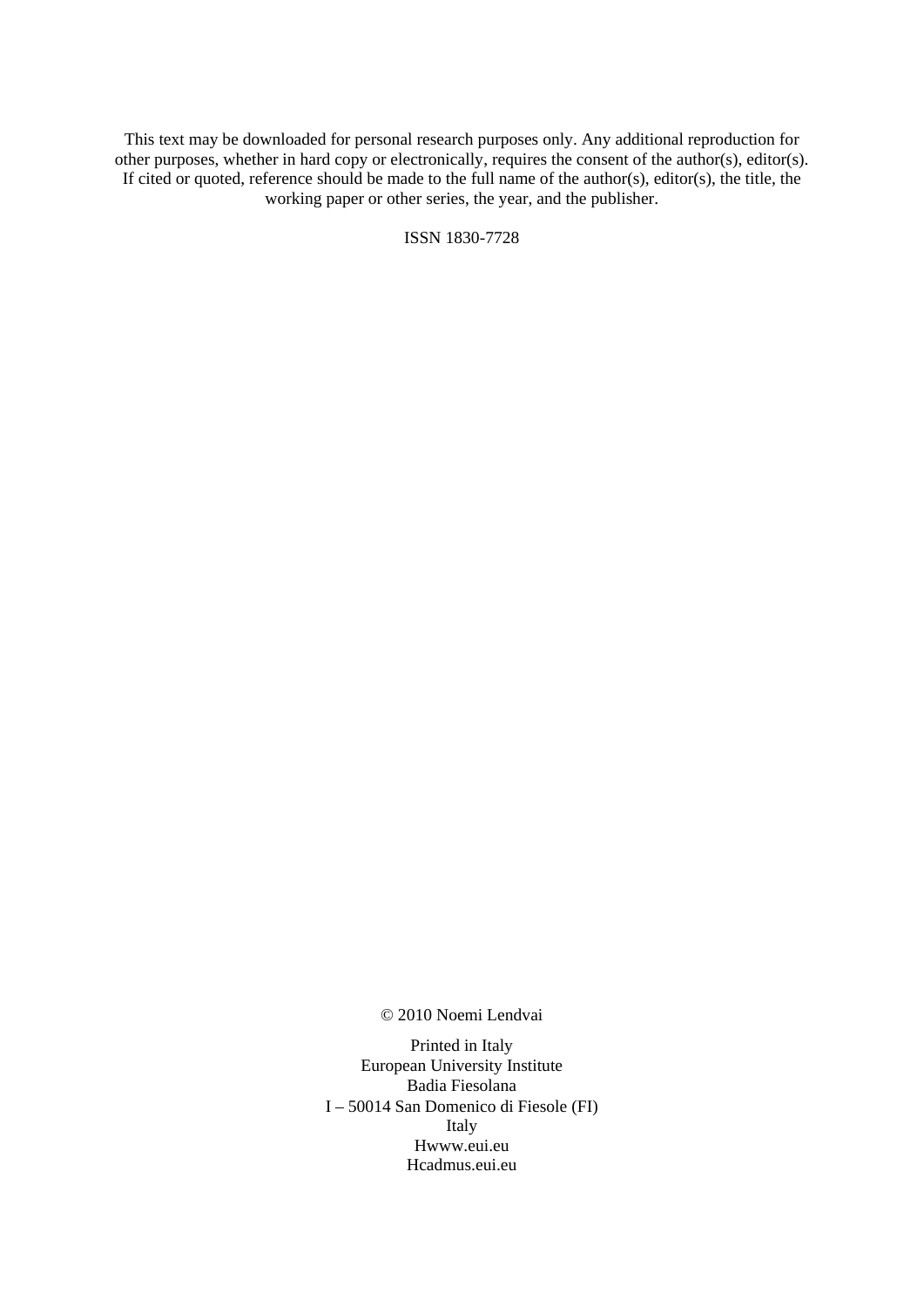#### **Abstract**

In the last 20 years, Central Eastern Europe has witnessed a number of momentous events that have marked landmark changes in its countries' political, social, and economic systems. Throughout the momentous changes of the last 20 years, social protection and migration issues have been and continue to be deeply intertwined, and have fundamentally shaped socio-economic and socio-political developments in the region. This paper explores the ways in which the emergent social models in Central and Eastern Europe have informed, inflicted, and imposed certain forms of migration, as well as how migration, in turn, reflects deep forms of exclusionary practices. The paper argues that migration is not simply a spontaneous process driven by market forces, but rather that social protection, welfare policies and even more broadly the 'social' is deeply implicated. As much as migration, or, as it is often referred to in EU discourses, 'mobility', brings new opportunities to Eastern European 'free movers', it also creates new social ruptures, new exclusions, and new divisions between those who move and those who stay.

# **Keywords**

Migration, welfare state, Central and Eastern Europe, social exclusion, EU integration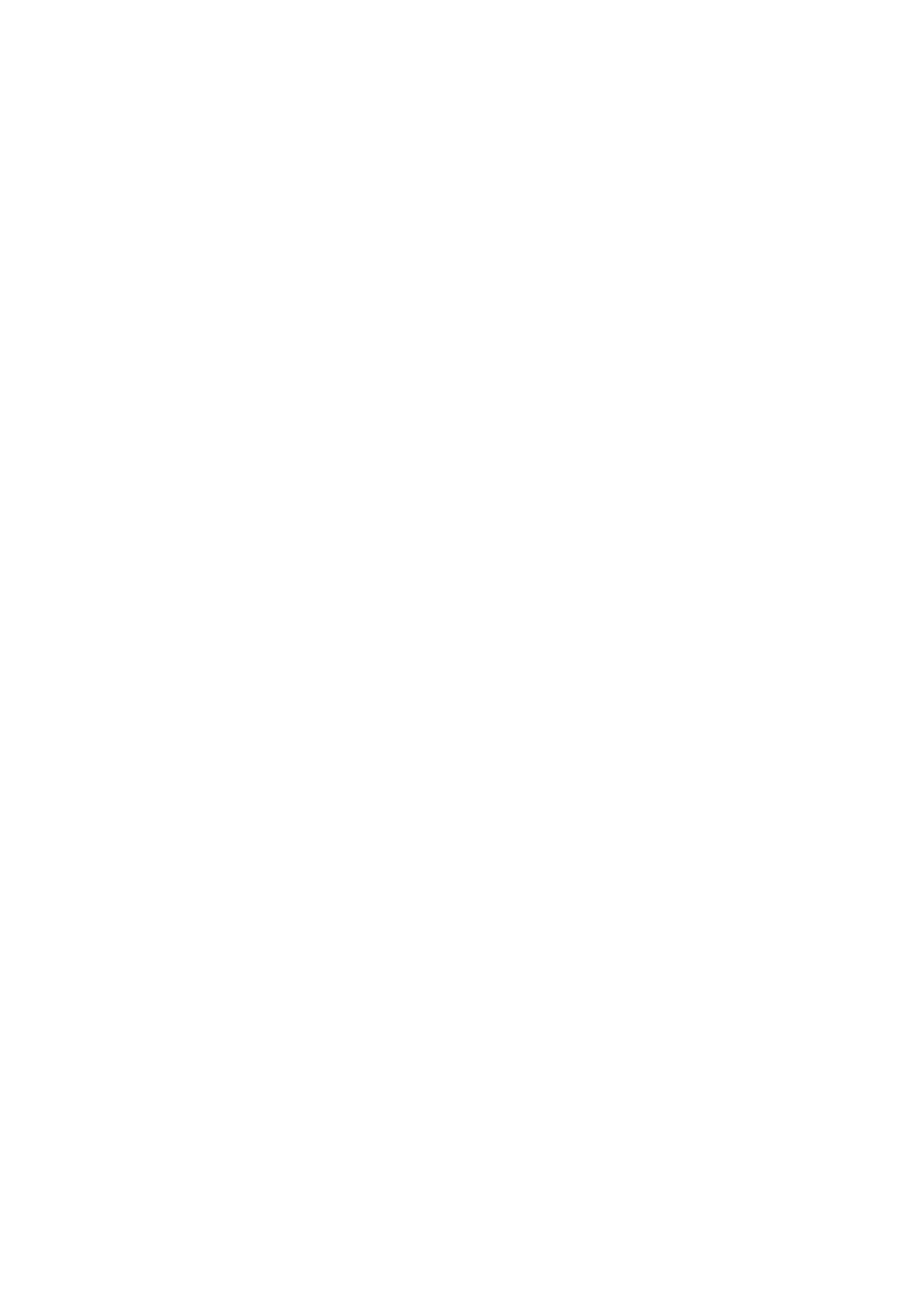#### **Introduction**

In the last 20 years, Central Eastern Europe has witnessed a number of momentous events that have marked landmark changes in its countries' political, social, and economic systems. 1989 marked not only the collapse of the communist regimes, but also the start of new conceptual, institutional, and political debates over what a 'post-communist welfare state' should look like. In the early 1990s, Central Eastern European countries were labelled 'transition countries', and alongside Latin America, welfare debates centred on a strong neoliberal agenda dominated by the World Bank. By the late 1990s, 'transition countries' became 'accession countries', which again changed the focus of welfare debates, and marked a 'return to Europe'. Discourses around 'Social Europe', Europeanization, and EU Accession set a whole new agenda for welfare state development. And finally, in 2004 and 2007 with the enlargement of the EU, the 'accession countries' as 'new EU member states' became fullyfledged participants in the European social space. Around the time of the enlargement, a strong interest in east-west migration also started to emerge, based on a recognition of the fundamental reconfiguration of migration patterns from flows of 'political refugees' towards 'economic and labour migration'.

In this paper I argue that throughout the momentous changes of the last 20 years social protection and migration issues have been and continue to be deeply intertwined, and have fundamentally shaped socio-economic and socio-political developments in the region. Alongside discussion of the different 'social models' which have emerged in the region, I will offer migration narratives of the various regimes. In doing so, I will contest the rather simplistic argument made by Wallace (2007), who asserts that Eastern European welfare states are strong enough to keep migrants in their home countries by offering a range of good quality services, and that therefore the welfare state is an anchoring factor rather than a pull factor of migration. My aim is to highlight firstly how a social model informs, inflicts, and imposes certain forms of migration, and secondly, how migration, in turn, reflects deep forms of exclusionary practices even in countries with highly inclusive welfare states. In this sense I see migration as offering a 'mirror' revealing societal ruptures, which are often further accentuated by the welfare state.

## **I. The variety of post-communist welfare states: the diversity of welfare pathways in Eastern Europe**

1990s academic accounts of welfare state development in Central Eastern Europe tended to classify welfare states in the region as one particular type of welfare regime (Hacker, 2009): 'the postcommunist welfare state' - often thought of as the fifth regime type in the Esping-Andersen regime typology. This was partly due to the fact that 'legacies of communism' were considered dominant features of the welfare states in the region, and partly due to the limited number of cases studied in the welfare literature, with the focus mostly on the so-called Visegradi countries, that is Poland, Hungary, the Czech Republic and Slovakia). Comparative works were rare and mostly produced by Western scholars, in particular on the pension system, which also tended to reify the uniformity and similarity of the different welfare systems in the region. Moreover, classic theoretical works on post-communist welfare have tended to compare 'Eastern Europe' with other regions such as Latin America or East Asia (Haggard and Kaufman, 2008; Muller, 2003), leaving Eastern Europe on the margins of the lively comparative works on Western European welfare state developments. However, recently available EU social datasets indicate that there is a huge diversity in both social outcomes and institutional arrangements between different New EU Member States, which questions this previously assumed uniformity and requires welfare scholars to conceptualise diversity. This paper will take this diversity as central in understanding welfare regime formation in the region over the last 20 years. I will argue that at least three types of welfare regime have emerged in the region. It should be noted that I use the term 'regimes' not as monolithic institutional structures that are locked into particular pathways, but rather I see regimes as multiple, changing and open sites of socio-economic developments. I will then take the different regimes as the fundamental sources of various forms and patterns of migration, and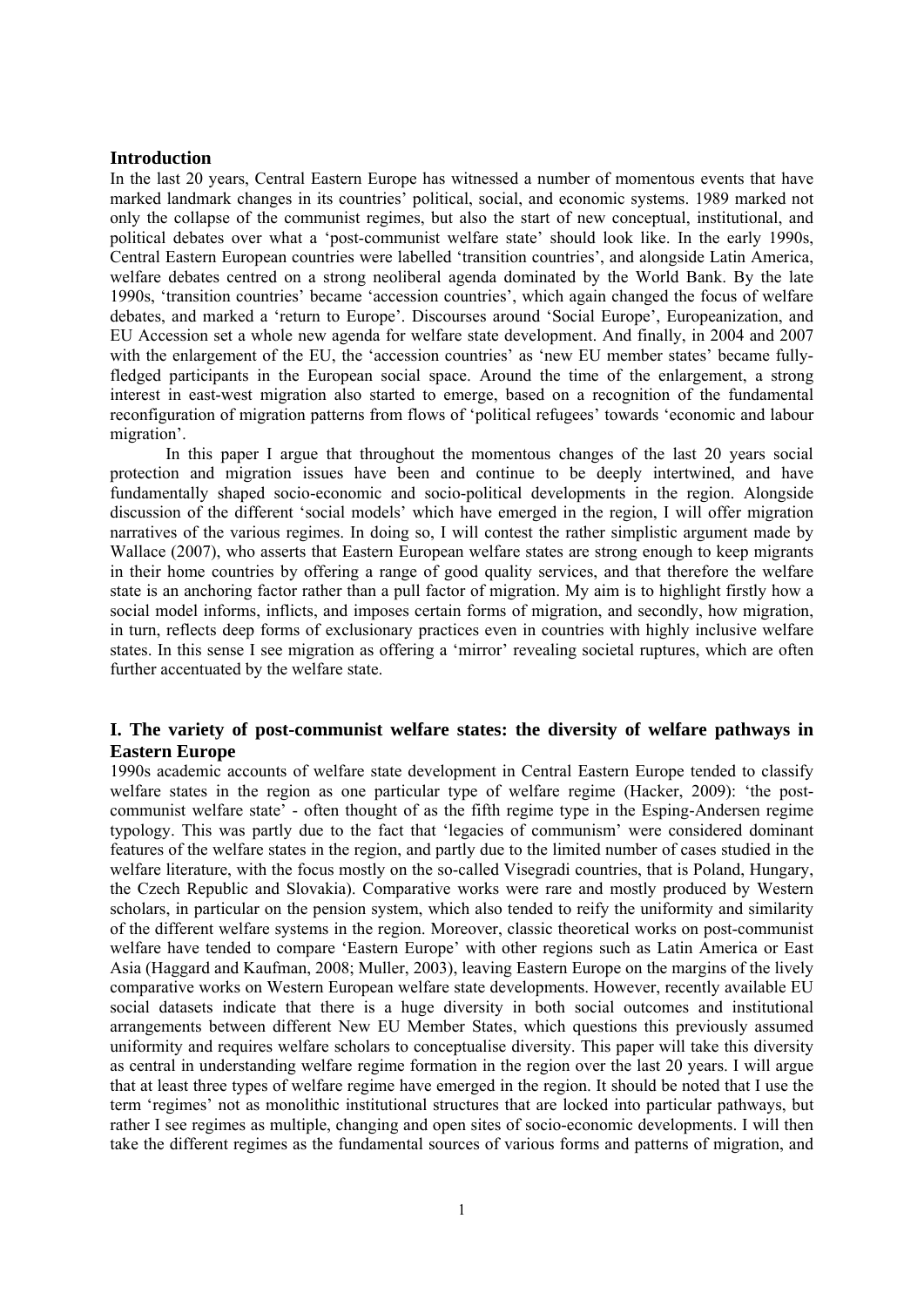will show how domestic welfare states, symbolically representing comprehensive institutionalised forms of solidarity are closely linked to migration patterns, which are often associated with deep ruptures, social conflicts, and institutional failures.

#### *I.1. The Baltic states and Slovakia: the Eastern European tigers?*

The small Baltic states, Estonia, Latvia and Lithuania, have always remained on the margins of academic discussions of post-communist welfare, despite that fact that they opted for a very distinctive welfare model right from the early 1990s. It remains to be discovered whether this was due to their initial economic situation, characterized by low GDP and poor socio-economic indicators, to political pressure for fast and radical reforms to break the power of elites with Soviet ties and to establish independence from Russia, or to strong ideological support for neoliberalism amongst the new elites. Nonetheless, all the Baltic states moved in the direction of a minimal welfare state with little state intervention and protection, a poor replacement rate of welfare benefits, including pensions, and the abandonment of universal health care in favour of privatization and co-payments (Hacker, 2009).

#### *I.1.1 Neoliberal welfare regimes in the making*

In terms of economic policy, Estonia, Latvia, Lithuania, and later Slovakia, have opted for radical economic reforms over the last 15 years. They have pioneered the building of small open states, with high trade openness and with low flat-rate tax systems. These countries have the highest trade openness not only in the region but also in the whole EU (with 176% and 170% of GDP in 2006, while the same figure in the euro area was 80%) (von Hagen and Siedschlag, 2008). As part of a competitive economic package, they also introduced low flat-rate tax systems, which resulted in record low tax-revenue-to-GDP ratios in the EU-27: while on average countries collected 41.2% of their GDP in tax revenues in the EU-27 in 2006, the same ratio in Slovakia was 29.5%, in Lithuania 30%, in Latvia 30.4%, and in Estonia 31.1% (Eurostat, 2008). In a complex neoliberal economic package, Estonia was the first in Europe to introduce a flat tax rate, at 26%, in 1994. Soon after, Lithuania and Latvia followed the trend and lowered their tax rates, particularly their corporate taxes. Currently Latvia has the lowest corporate tax rate in the EU, at 15%. Since the mid 1990s tax rates have gradually been lowered in all the Baltic countries – Estonia scheduled to lower its tax rate to 20% from 2009 – (IMF, 2006). In 2004, Slovakia joined the Baltic group by introducing a flat tax rate of 19% and at the same time introduced one of the most radical economic and social reforms that the region has seen. The four countries in this group have also opted for small government – in 2004 they spent around 36-38% of their GDP through government (Schneider and Zapal, 2006). Importantly, in the period between 1998 and 2004, in the process of European Accession, government expenditure fell in all four countries. Indeed, in a path-breaking development, Slovakia produced one of the most spectacular government shrinkages in history (Schneider and Zapal, 2006) with government expenditure falling from 65% in 1997 to 37% in 2006.

Estonia in particular has been described as a prime example of an implementer of radical economic reforms. In the Varieties of Capitalism (VoC) literature, Estonia has often been used to represent the Liberal Market Economy (LME) model. Within this theoretical framework, the LME in Estonia has been characterised by low union membership, weak collective bargaining, shorter job tenure, and very high stock market capitalisation with a predominance of short-term capital (Feldmann, 2007).

 This economic package has fundamentally set the scope for welfare arrangements, both in terms of the general social contract and also in the more specific ways in which the adverse effects of fast economic growth are mitigated. The overall welfare efforts measured in social protection expenditure as % of GDP are extremely low in all four countries.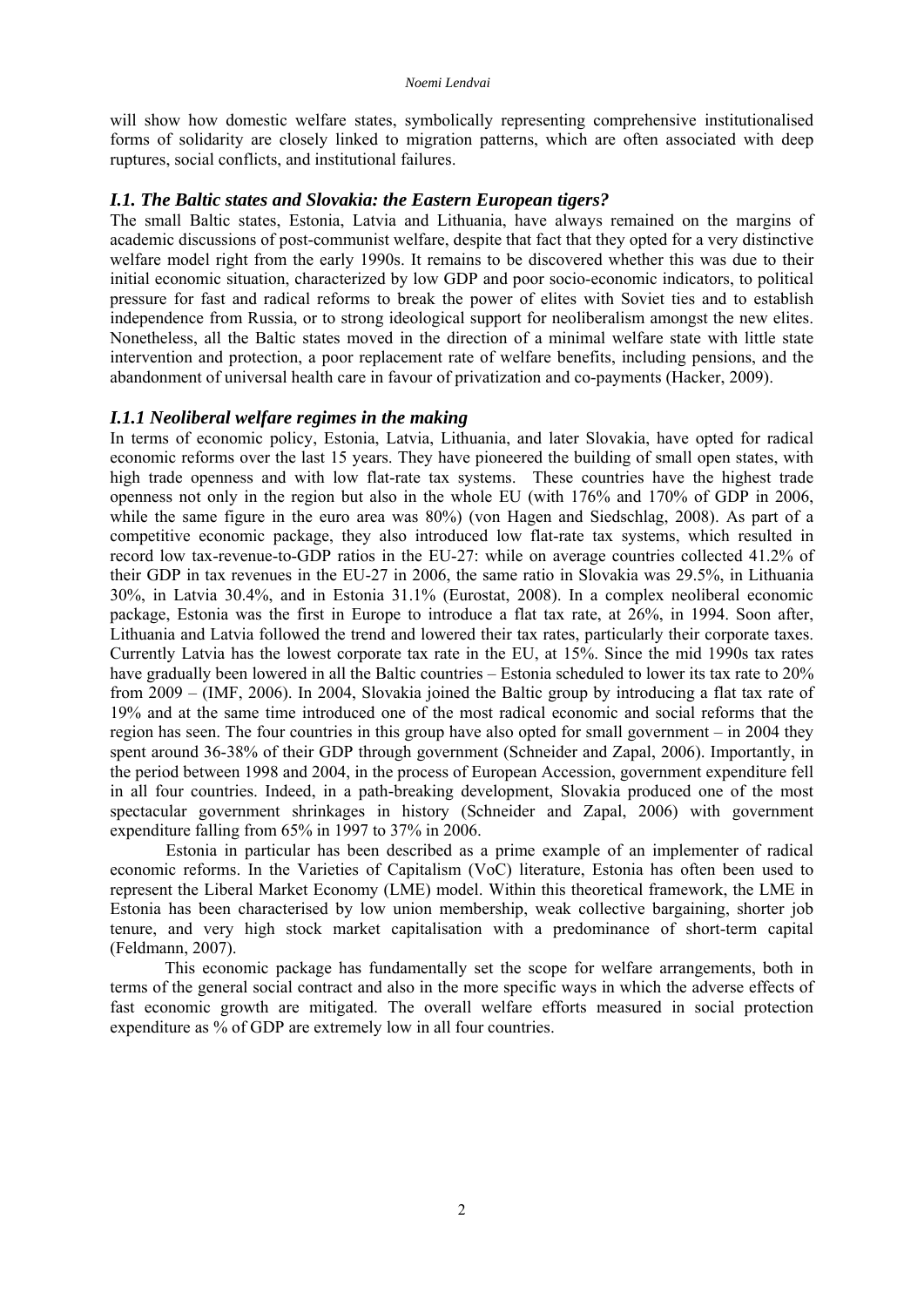

**Table 1. Social protection expenditure as % of GDP in 2006** 

Source: Eurostat (2009)

Low minimum wages, a high tax burden on low wage earners, high private health care costs, and a high number of working poor means that 'growth and jobs' has not been able to create an inclusionary democracy in these countries. The social problems facing these countries are numerous. Despite fast economic growth, poverty rates increased in the Baltic states between 2000 and 2007 and are currently the highest in the EU. While various poverty rates are in use, Lelkes and Zolyomi (2008) argue that both the relative and absolute poverty rates are high in the Baltic states. Based on the EU-SILC 2006 database, relative poverty rates are far higher in the Baltic states than in the EU-27, (Latvia 23.2%; Lithuania 20% and Estonia 19,9%), while the absolute poverty rates (using 10 euros per day adjusted for PPP) are high in Latvia (32%) and Lithuania (28%), but lower in Estonia at only 3%. This has not gone unnoticed by the European Commission, whose Joint Report on Social Protection and Social Inclusion in 2007 makes it clear that these countries have *'huge social inclusion needs'*. The Joint Social Protection Report also highlights a range of social issues, such as high poverty rates, strong inequalities, high in-work poverty, low replacement rates of pensions, poor targeting performance of social benefits, and under-funded health care and social services (Joint Social Protection Report, 2007). According to the latest data, less than 25% of people who were unemployed for a period of 7 to 12 months during 2005 received any kind of benefits in the Baltic states (Social Situation in the European Union 2008). Along with co-payments in health and education, all these figures depict a strongly liberal and exclusionary welfare state in these countries.

Despite poor performances in terms of reducing poverty and social inequalities, it is noticeable that two of the Baltic States, namely Estonia and Latvia, have shown strong growth in employment. Along with the favourable employment rates, by 2007 unemployment had fallen by two-thirds, to around 5% in all three countries, although some of this was due to migration. However, new data indicate that the Baltic states were hit very hard by the 2008 economic crisis, which means that in the period 2008-2009 the unemployment rate again soared in all three states, from around 5% to14-17% in just a year.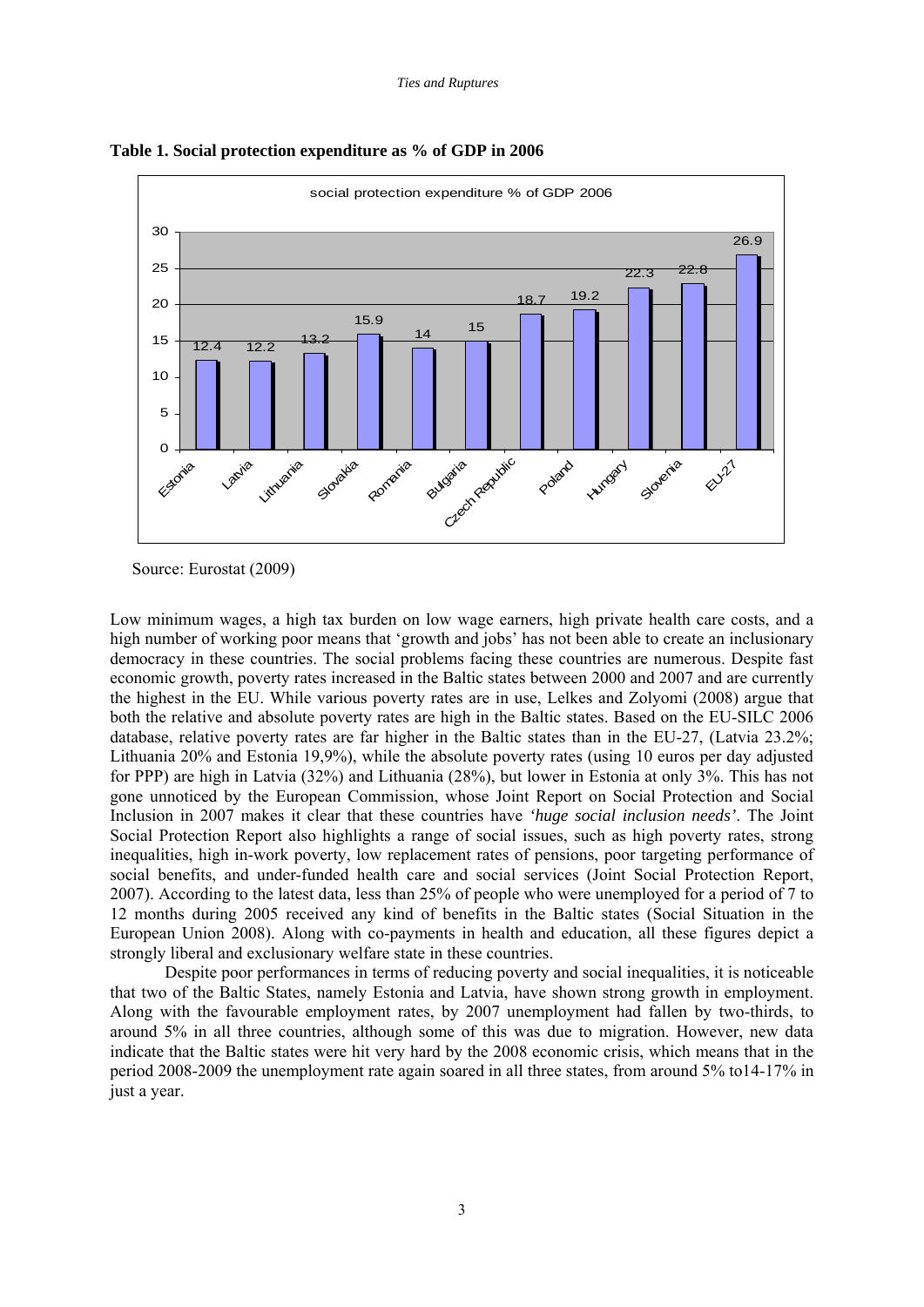*Noemi Lendvai* 

|           | Inequality<br>income<br>distribution<br>(2006) | of In-work-<br>poverty-rate<br>social<br>after<br>transfers $(\% )$<br>(2006) | Poverty<br>$(\frac{9}{6})$ (2006) | rate Minimum<br>wage<br>euro/month<br>(2008) | Social benefits paid<br>general<br>by<br>government $(\% )$<br>(2006) |
|-----------|------------------------------------------------|-------------------------------------------------------------------------------|-----------------------------------|----------------------------------------------|-----------------------------------------------------------------------|
| $EU-15$   | 4.7                                            | 7.0                                                                           | 16                                | 1117                                         | 15.7                                                                  |
| $EU-8$    | 4.8                                            | 8.0                                                                           | 15                                | 300                                          |                                                                       |
| Estonia   | 5.5                                            | 8.0                                                                           | 16                                | 278                                          | 8.8                                                                   |
| Latvia    | 7.9                                            | 11.0                                                                          | 22                                | 229                                          | 8.0                                                                   |
| Lithuania | 6.3                                            | 10.0                                                                          | 20                                | 231                                          | 8.6                                                                   |
|           |                                                |                                                                               |                                   |                                              |                                                                       |

#### **Table 2. Selected social indicators – the Baltic States**

Sources: Eurostat database

In the light of this economic crisis the key question is going to be how the Baltic states will be able to cope with the huge social costs of the economic recession, and how they will mitigate risks in a context where unemployment benefits are already extremely low and where low public revenues give little room for manoeuvre. Crucially, neoliberalisation as a distinct pattern in this group of countries represents a regime in which radical economic reforms are coupled with minimal social commitments. Prior to the economic crisis, the group managed to deliver very impressive economic growth rates. They managed to run high-job-intensity economic growth (which took them very near to the Lisbon target of 70% employment rates), and yet there is very little evidence that this economic growth was an equitable growth. This regime has strong exclusionary features (Bohle and Greskovits, 2007) and has poor welfare performances. In these countries Europeanisation, understood as visions around joining the European social space, seems nothing but an economic agenda aimed at competitiveness and a race to attract FDI, constantly reinforcing the asymmetries between capital and labour.

# *I.1.2 Migration and depopulation in the Baltic states: the ultimate challenge*

A combination of socio-economic and geographic factors destines the Baltic states to be high emigration countries. Poor economic development, low wages, high unemployment, and high poverty rates all contribute to the pressure for particular social groups to emigrate. Indeed, emigration, and more broadly depopulation, in the Baltic states constitutes a fundamental challenge for public policy making.

 As the Baltic states are small mini-states, population changes are vital. According to OECD (2003), Estonia, with a current population of 1.3 million, lost almost 10% of its population due to net migration between 1990 and 2001. Although the population loss is slightly less severe in Latvia (6.4%) and Lithuania (5.7%), in countries with small populations, migration plays a significant role in depopulation. According to Eurostat (2008) projections, depopulation will continue and the total population of the Baltic States is expected to decrease to 5.4 million by 2060, which represents a 25% drop over the next 50 years (Zvidrins, 2009). Such significant levels of emigration, particularly in the context of the EU enlargement, which transformed Eastern Europeans from 'immigrants' to regional 'free movers' (Favell, 2008), have a number of crucial welfare implications. Firstly, as emigration, due to its specific demographic profile, reshapes the demographic tree in the country, so too does it change aspects of inter-generational solidarity and redistribution in domestic welfare state arrangements. The balance sheet still seems unclear, for while emigration reduces unemployment, representing a gain on the expenditure side, at the same time it also contributes to a significant loss in revenue in taxes and social contributions - leading to a new dependency ratio. In the Baltic states, where taxes are low and not progressive by nature (which limits the effect of economic growth on public revenues), changes in the dependency ratio are absolutely crucial. They will likely lead to further individualization of old age insecurities (both in the sense of old age pensions and care services for the elderly) and restrictions in health care services.

Secondly, as Wolfsoon (2007) very insightfully points out, migration is intimately linked with domestic labour market developments. As he argues, the radical neoliberal economic policy came at a price in the Baltic states. A significant share of the labour force has been pushed below any regulatory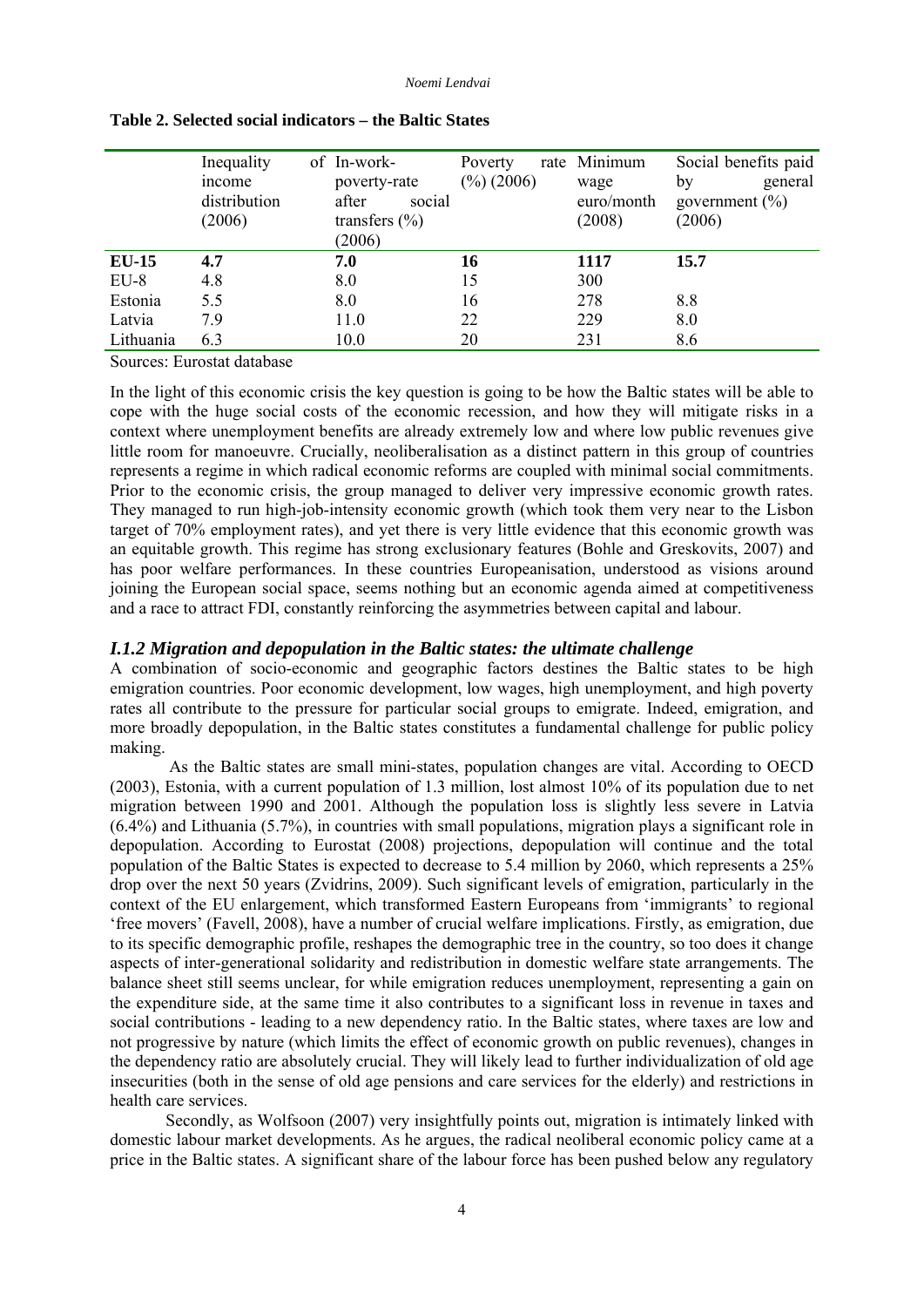or collective forms of protection, creating shadowy, grey or black economies which contribute to the deterioration of employment conditions and to 'down-graded labour'. As a result, this over-flexible labour market, coupled with a 'low level of legal culture in employment relationships', has facilitated labour migration as an exit strategy. Adopted en masse in Latvia, this exit strategy, he argues, has already created labour shortages not only in lower skilled sectors, but also in medical and allied professions and in other highly qualified sectors, with a danger of 'de-skilling' the labour force as a whole. Wolfsoon's concern is that in a context of little political will and few policy efforts to secure and raise labour standards in the Baltic states, along with the opportunities offered by EU enlargement for worker mobility, there will be further fragmentation of domestic labour markets between those who have access to the European labour market and those who fall victim of poor labour standards and the lack of employment protection. This raises further important arguments about future race-to-thebottom scenarios both in the Old and New EU member states.

Finally, migration also has an impact on the skill composition of the labour force in a country, and will create labour shortages in various sectors. In the Baltic states, serious labour shortages have already been reported in the health care sector, where doctors and nurses are leaving the countries to work abroad, leaving the health care system running with long waiting lists and a high level of unmet medical needs.

All three of these aspects highlight the fact that migration is not just economic by nature, but it has strong implications for the domestic welfare state, in particular for mini-states like the Baltic countries. Migration creates new divisions and ruptures, allows for new winners and losers to emerge, and it both imposes costs on the welfare state and accentuates the effect of the various welfare and labour policies in place.

## *I.2. Poland and Hungary: welfare swings between neoliberalism and neopopulism*

Central, or more often, Central Eastern Europe, classically understood as covering Poland, the old Czechoslovakia and Hungary, has received much more scholarly attention in the welfare literature than the Baltic states. Indeed, when there is a reference to the 'post-communist welfare state', academics are often referring to these four countries. However, there is increasingly a recognition that even these four countries have followed very divergent paths of socio-economic and welfare state development. As I have argued in the previous section, Slovakia embarked on a radical neoliberal reform in 2004, which in many ways led the country away from the paths of Poland, Hungary and the Czech Republic. As I will argue later, the Czech Republic also represents a distinctive welfare regime substantially different from the others. That leaves Hungary and Poland - what I call incongruous welfare regimes.

#### *I.2.1 Incongruous welfare regimes: the cases of Poland and Hungary*

Unlike the Baltic states, which had to establish independence and state autonomy from Russia in the early 1990s, both Hungary and Poland developed strong resistance to the Soviet-style communist regime and were the frontrunners of alternative reform movements already by the late 1980s. Not least due to a number of post-communist legacies and specific domestic factors, both Poland and Hungary finance *'big governments'*, and spend 42.4% and 50.1% respectively of GDP through their governments. Although, in order to join the regional tax competition race, they have significantly reduced their corporate taxes to 19% and 16%, they have kept their personal taxes very similar to the EU-25, standing at 38% and 40%. For them, running 'big governments' has meant very limited scope for introducing very low personal and corporate taxes. There are, however, a range of generous tax concessions available to foreign investors. The 'Big governments' in both countries come with serious fiscal policy imbalances and challenges. In July 2004 both countries came under the EU's Excessive Deficit Procedure (EDP), which, though later loosened, signalled serious challenges facing them in terms of consolidating their public finances. According to Schneider and Zapal (2006), fiscal consolidation efforts in these countries have been highly unsuccessful. Similarly, taking a close look at the Hungarian situation, Gyorffy (2007) argues that instead of an anticipated fiscal adjustment in line with the effort to join the Euro, Hungarian fiscal policy has continued to be expansionary, and has ironically led to a rise of fiscal indebtedness in recent years. This moral hazard, as she argues, has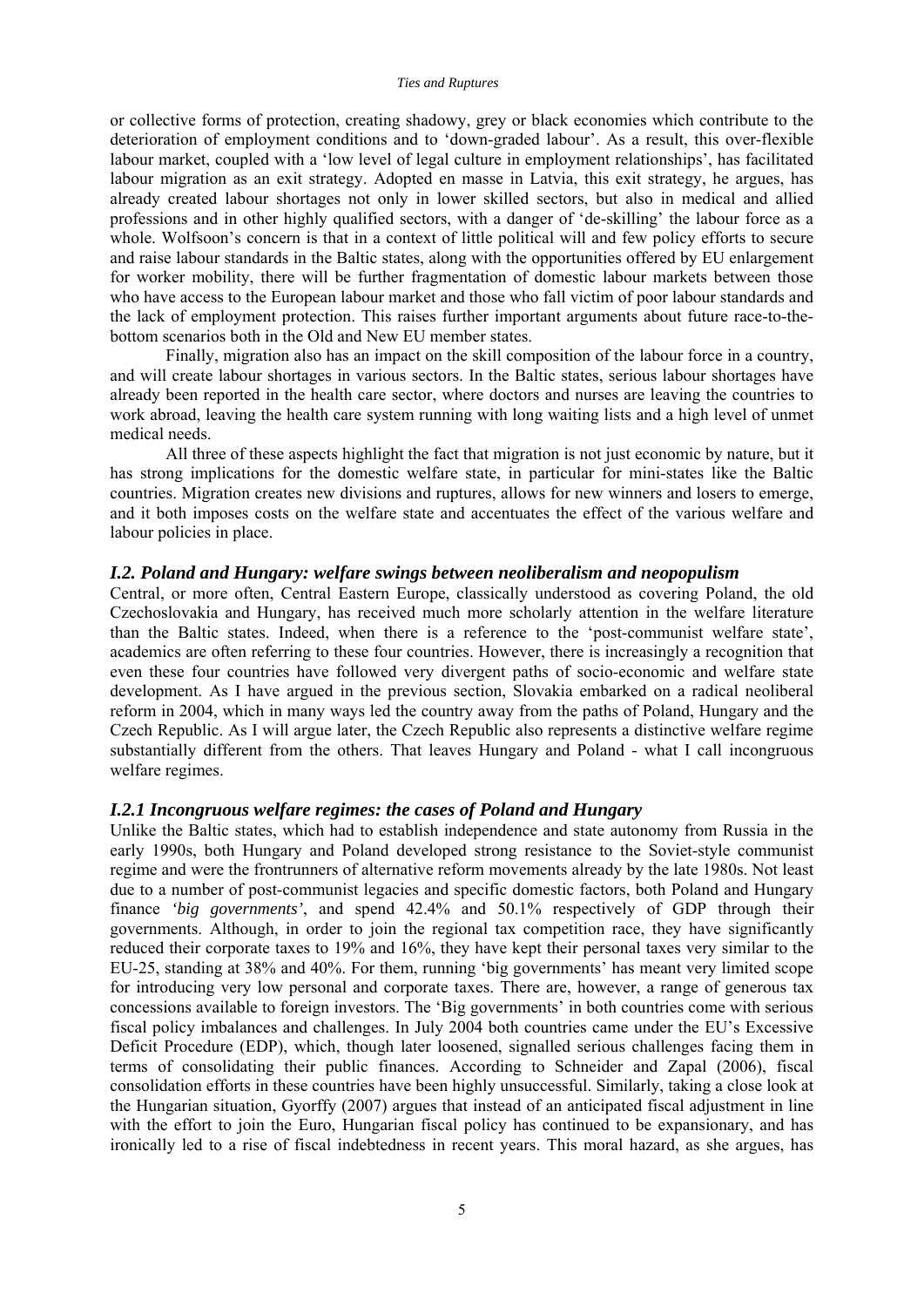#### *Noemi Lendvai*

resulted in a completely counterintuitive effect of EU integration (namely higher and not lower public debt). In both countries, fiscal policies show high political volatility, and there seems to have been constant double-speak about fiscal deficit in order to satisfy both the EU and domestic audiences.

Incongruities seem key in this welfare setting. Mykhnenko (2007), for example, argues that Poland has developed a very incongruous capitalist system, which can be characterised by heavily regulated product markets with a large public sector, administrative burdens for corporations, barriers to entrepreneurship, and a high level of protection against foreign trade and investment, while *at the same time* there is a deregulated labour market, significant FDI, and weak state involvement in industrial relations and labour policies. In that sense *both strong protectionism and a high level of openness of the Polish economy co-exists*. Bohle and Greskovits (2007) also emphasise the unique processes, constituting in their words, an embedded neoliberal regime, in which

selective and limited inclusion parallels, and occurs at the expense of and exclusion of the remaining social actors by disarticulating and neutralizing their capacity for collective action….(and)…this dual logic is complemented by an unequal distribution of resources, where benefits are only extended to allied sectors of business and labour (Bohle and Greskovits, 2007:454).

Shields (2007) sees the Polish incongruities in terms of competing political agendas between neoliberalism and neopopulism. Both in Poland and in Hungary, the duality of neoliberalism and neopopulism leaves its fingerprint on the welfare regime. On the one hand, neoliberalism is supported, as competing with the 'Baltic tigers' and with the economically better-developed Czech Republic and Slovenia gains support for the economic competitiveness agenda. On the other hand, however, constant protectionism, major concessions to large voter groups, serious imbalances between different welfare segments, and welfare populism constantly counteract the pressures for more liberalisation. In Hungary, the fault line between neoliberalism and neopopulism is strongly present in the party structure and dictates welfare developments in a cyclical manner, depending on which party is in government. This duality, and fractures in the political system, also contribute to what Paul Stubbs (referring to Croatia) calls a welfare 'patchwork', in which the different elements of the welfare state do not form a coherent whole, and where different measures do not support each other. In that sense we are not talking about 'one' welfare state, but 'many', depending on political configurations and forms of clientelism. Although Bohle and Greskovits see this regime as embedded neoliberalism, in welfare terms it is not fully committed to neoliberalism. Reforms are often partial (see for example Hungarian pension reform), reversed or abandoned.

Crucially from the point of view of welfare retrenchment, the Polish welfare state contracted in size between 2000 and 2006. The withdrawal of the state from social commitments was accompanied by very unfavourable socio-economic trends in Poland. Despite significant economic growth, the employment rate fell between 1998 and 2007 from a low 59% to an even lower rate of 57%. Although the unemployment rate has fallen, it is still one of the highest in the EU, standing at 10% in 2007. Income- and consumption-based inequalities have risen, while poverty is stubbornly high at 20%. The rate of working poor is also the highest in the EU. Health care institutions are heavily indebted, and they still work with long waiting lists (Joint Inclusion Report, 2007). There is a total absence of any active employment policy, and there are few passive labour market policies (Myshknenko, 2007). The Polish welfare state is also very much oriented towards pensioners, as it spends a disproportionate amount of social expenditure on pensions, while social services are underdeveloped and under-funded. As Myshknenko argues, 'given the chronically high levels of unemployment in Poland and contracting level of public social spending, Poland's conservative continental welfare state has been unable to provide an adequate amount of social protection and poverty alleviation' (Myshknenko, 2007:374).

In Hungary, similar incongruities have been shaping the political, economic and social landscape ever since the accession process. Despite FDI-led economic growth, the Hungarian labour market is rather stagnant (jobless growth). While the employment rate was only 57% in 2007 (Eurostat, 2008), some reports suggest that it fell to 54% in 2008, one of the lowest in the EU. Regional labour market differences are the second highest in the EU (Joint inclusion Report, 2007). There are also very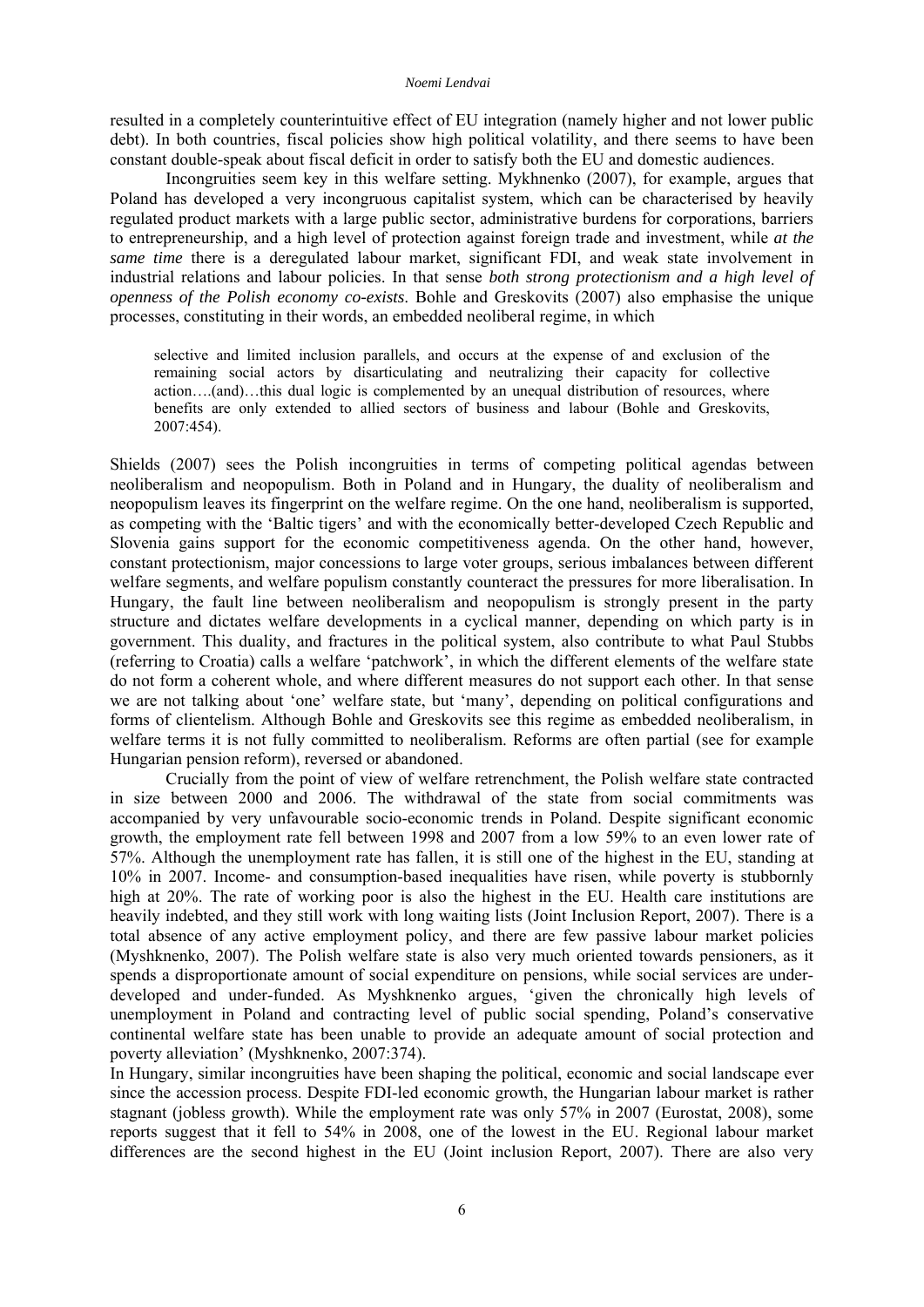significant educational inequalities in Hungary. Finally, Hungary is considered as a high risk Member State in terms of pension sustainability. The Joint Report on Social Protection and Social Inclusion 2007 concludes that the challenge ahead lies 'in the context of budgetary restraint to maintain the level of resources dedicated to combating poverty and exclusion' (JIR, 2007:308). Although social spending has been relatively constant (with some ups and downs), the problem of welfare state development in Hungary is that welfare policies are highly incongruous and inconsistent. The lists of these incongruities are long: despite low employment and high inactivity rates, early retirement schemes are still in place in the public sector; in the context of the poor health status of the population, co-payment was introduced for GP visits and hospital stays (following the Estonian model) – although the visit fees were then abolished after a referendum; there are still big gaps between the legal and formal requirements for social services provided by local governments and the actual practices; institutionally, there is constant change in the Ministerial structure; minimum quality requirements were introduced in health and social care, yet, due to a massive lack of financial resources most health care providers are unable to even comply with the minimum requirements. There is a growing sense of frustration in the field of health care, which, in the context of poor regulatory capacities, a lack of sufficient funding and indebted providers, is pushing the system more and more towards privatisation. Pension expenditure is following election cycles, with the former Prime Minister Gyurcsany offering the introduction of a 14th month's pension in 2008. Relatively high social spending is not so much a welfare commitment, but is rather seen as a crucial election reserve on both sides of the political spectrum. Finally, deep political divisions and the resulting institutional fragmentation make it difficult to build a coherent welfare regime in Hungary.

The common feature of this incongruous Europeanisation is that the 'social' remains fragmented, volatile and subject to economic policies or politically motivated interventions, rather than there being a coherently run welfare policy based on a strong political commitment to a 'Social Europe'. In these two countries, welfare policies are locked in between strong neoliberal and neopopulist political agendas that could take them either way in terms of the other two groups in the region.

#### *I.2.2 Migration in Poland: beyond 'mobility'*

Poland, the largest New EU Member State to join the EU in 2004, with the sixth largest population in the EU (38 million), represented the largest pool of migrants in the new East-West migration flows both before and after the enlargement. The scope of migration in the context of EU enlargement is well captured by two figures; it is estimated that around 4 million people left Poland between 1945 and 2004, and around 2.2 million between 2004 and 2007 (Portrykowska, 2008). The postenlargement figures are highly volatile, not least because East-West migration patterns are temporary, opportunistic and circular. As estimations differ considerably, some place the number of Poles working and living in the UK after 2004 even as high as 2 million (Office for National Statistics, UK). However unclear the exact figures might be, it is clear that the enlargement produced a huge migration flow, unexpected by politicians and policy makers in both Old and New Europe.

Population loss and demographic concerns feature in the literature about Polish migration too. As Portrykowska (2008:4) argues, 'in the area of demography, migration leads to the deformation of the demographic structure, to the aging and decrease of the population and of reproductive potential, especially in the regions of large outflow. Poland still holds a negative balance in external migrations, which, combined with the low natural increase, additionally influences the successive decrease in the country's population. According to the newest CSO projection for 2008-2035, the [size of the] Polish population will decrease by approximately 2.2 million people by the year 2035'. Although population loss is not as drastic and urgent as we have seen in the Baltic states, nevertheless unexpectedly high migration outflows have a number of welfare consequences. Elrick and Lewandowska (2008) outline the ways in which Polish migrant workers join in the 'global care chain' by working as elderly care workers in Western Europe. Although their main argument is that despite legalization many migrants still work on an undocumented basis and remain vulnerable, the mass migration to satisfy social care demands in Western Europe has broader implications. Portrykowska (2008) highlights the problem of so-called 'euro-orphans', a widespread phenomenon of east-west migration, where parents leave their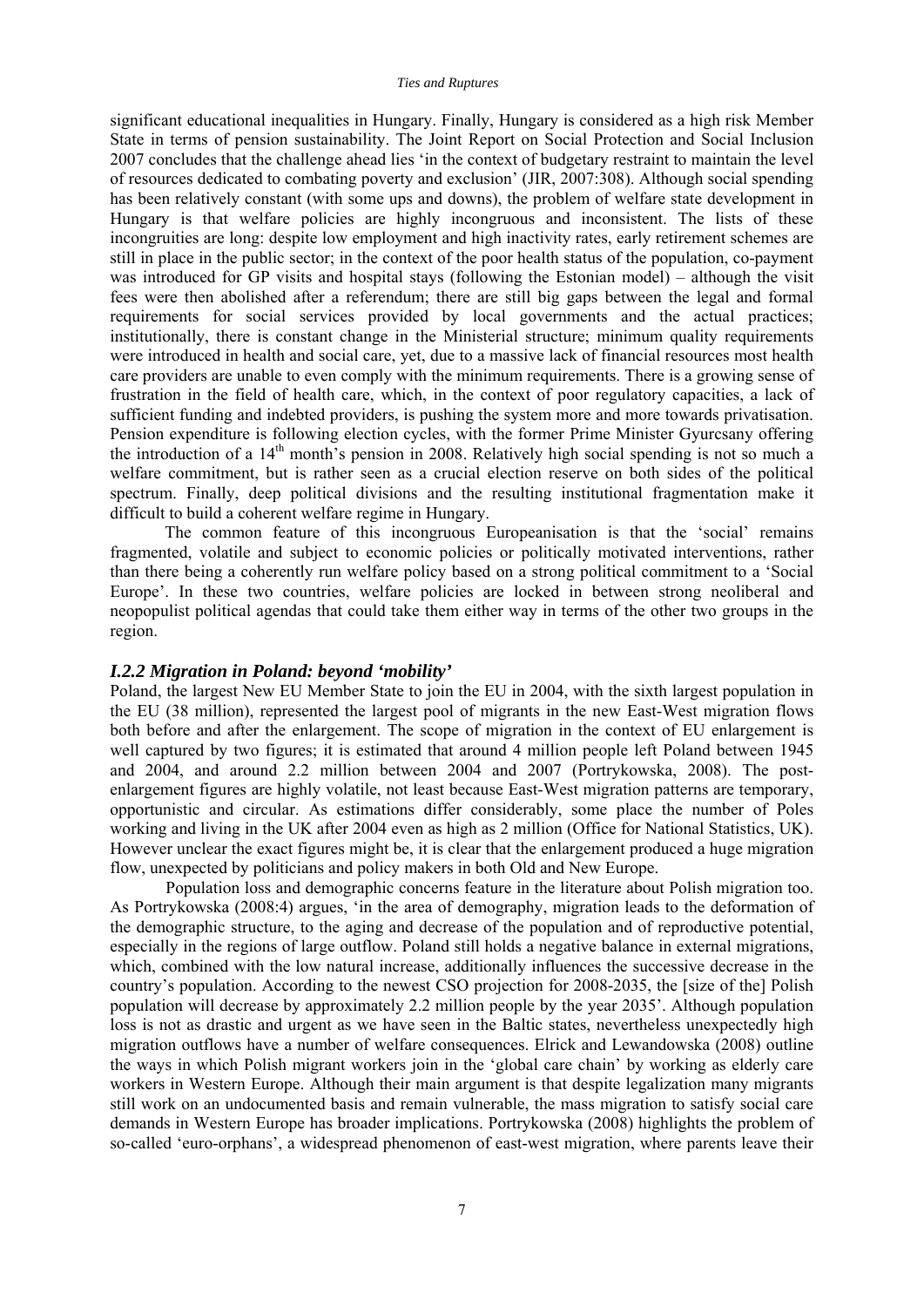children behind while they are working abroad. In some cases, the children are left with grandparents, in others they leave them in foster homes or in 'orphanages'. According to some Polish newspaper sources, around 110,000 children are left either in the care of another family member or in institutional care (News of Polonia, January 2009). According to other estimates, 1 in 9 children in Poland have at least one parent abroad (European Law Foundation). However, due to the regional concentration of migration, the National Ombudsman for children's rights found that in some regions up to 43% of children have at least one parent absent from home due to migration (TCMnet news, September 2008) Other forms of family break-ups are also well known.

Both the elderly care and family issues around labour migration have important implications for public policy makers. They highlight the strongly gendered nature of migration: how women are locked in particular jobs and sectors, with low wages, lacking the opportunity for upward mobility in the labour market of the receiving country, often accepting downward mobility in terms of status and qualifications, and the marginal and often completely vulnerable position of single mothers participating in new labour market opportunities abroad. Indeed, Favell (2008:711) highlights the danger of the 'ambitious 'new Europeans'…becoming a new Victorian servant class for a West European aristocracy of creative-class professionals and university educated working mums'.

## *I.3. The Czech Republic and Slovenia: strong social models, strong demarcations?*

The Czech Republic and Slovenia are in many respects the 'Scandinavian islands' of Post-communist Europe. Both countries have inherited very favourable economic situations within the Communist Bloc. Slovenia was the richest part of Yugoslavia, as it succeeded in achieving a level of productivity and national income 2.5 times higher than the Yugoslav average, and had 25% of total Yugoslav exports and around 18% of the Yugoslav GDP (Prunk, 1997). With similarly good legacies the Czech Republic also inherited good economic and social infrastructures and had always been one of the most developed and industrialized country in the block.

#### *I.3.1 'The comprehensive welfare states'*

Both Slovenia and the Czech Republic manage 'big governments', with the highest social spending in the region, and high efficiency of redistribution towards vulnerable groups. In both countries the welfare state is strongly built on corporativist principles. In the Czech Republic 80%, and in Slovenia almost 70%, of social expenditure is funded by social contributions, which is significantly higher than the EU-27 average of 59% in 2006. Slovenia devotes almost 23% of its GDP to social protection, which represents the highest welfare commitment in the region. The Czech Republic is more modest in its share of social protection expenditure with almost 19% of GDP, but due to relatively high GDP per capita, this share of social protection expressed in PPS is similar to Hungary's 22.3% social expenditure. Importantly, these two countries have the lowest poverty rates not only among the New Member States, but also in the whole of the EU.

The Czech and the Slovene welfare states are founded on strong political and popular consensus, which then results in a coherent public policy supporting an inclusionary capitalist regime. The European Commission (2009) appraises the Czech and Slovene welfare states 'as comprehensive social protection systems'. Vecernik (2008) argues that in the Czech Republic social protection has always been highly valued and has not been questioned in any fundamental way. Similarly, Potucek (2007:139) argues that '(b)y and large, the European social model (ESM) […] and the Czech social model […] are fully compatible in terms of history, culture, institutional frameworks, attitudes of the population and political legitimacy'. In Slovenia, too, the welfare state developed in a balanced fashion in the 1990s, where economic, political and social considerations produced and maintained a strongly redistributive welfare state. The social protection system of Slovenia played an extremely important role in the transition process. It was a rock of stability in a tumultuous period of rapid economic, political, and social change. The system has to a large degree remained generous, particularly in comparison with those in other Central Eastern European (CEE) countries (Stanovnik, 2004). Slovenia and the Czech Republic also remained exceptional in the region for not following the footpath of radical pension reforms with privatisation and individualisation of old-age risks. Rather,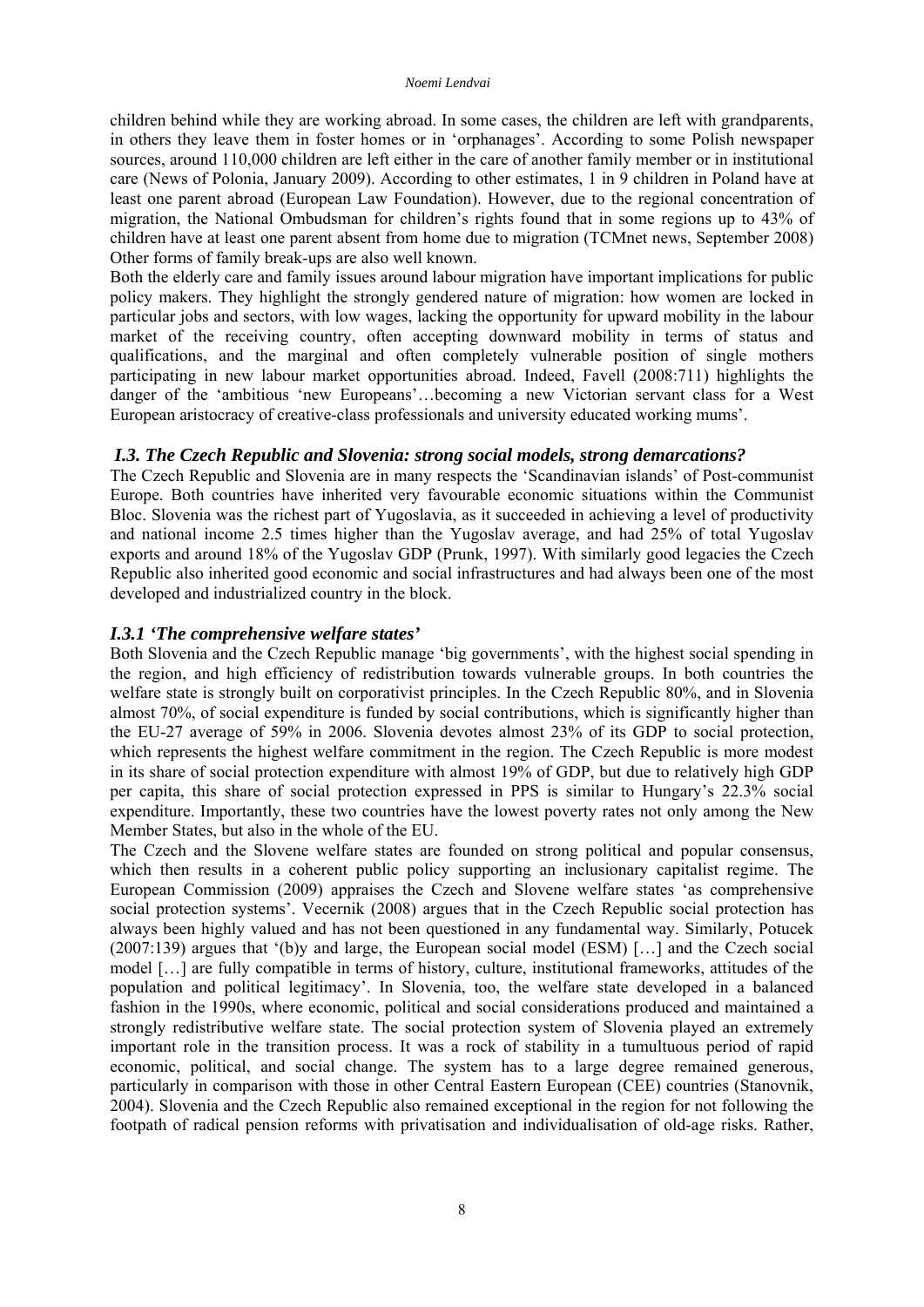they have kept their pay-as-you-go systems and opted for a gradual approach with protected redistributional elements (Baum-Ceising et al., 2008).

The balanced socio-economic development in these two countries has been able to maintain very favourable social situations. Both poverty rates and social inequalities are lower than in the rest of the EU thanks to generous welfare provisions and effective redistributive mechanisms, minimum wages are the highest among NMS, and health care coverage is universal with no co-payment required. Although the two strongest welfare states in the region are under heavy financial pressure, there is a firm political commitment in both countries to maintaining not only a competitive, but an inclusive regime.

#### *I.3.2. Migration: a quest for inclusion?*

As the previous section has implied, Slovenia and the Czech Republic have built (relatively) inclusive regimes, in which the welfare state is large, well-funded, and effective in mitigating social risks. Both countries are corporativist, which means that an important internal fault line in the system is that between being part of or being excluded from the labour market and social contribution payments. However, a look from the point of view of migration, and the two specific aspects of migration which I will discuss in this part, will highlight another important fault line: that is, how strong inclusion is coupled with deep, but equally strong exclusionary processes. I will take the cases of Roma migration in the Czech Republic and Yugoslav refugees and displaced persons in Slovenia.

 The Czech Republic, an ethnically rather homogenous country, has a population of 200,000 Roma. For a long time, the scale of social exclusion which Roma communities faced in all Eastern European countries escaped political attention or considerable policy efforts. The Czech Republic was not an exception. In fact some of the figures were even worse, showing even stronger exclusionary practices than in other countries. For example the unemployment rate among Roma in the Czech Republic was the highest (85%) in Eastern Europe (Tanner, 2005). The extremity of exclusion, ghettoisation and segregation came to international attention first when the international media picked up the story of the Czech town Usti nad Labem, where the mayor, responding to popular request, decided to build a wall (2 meters high and 65 meters long) to separate the 'white' population from the Roma community. The 'wall' caused great damage to the political reputation of the Czech Republic, and in a deal with the Czech government, the major decided to dismantle the wall in exchange for 10 million Crown in aid to the town. However, another event has contributed even more to the change in political recognition and policy efforts towards Roma inclusion - and that is Roma migration. It is estimated that around 15,000 Roma left Eastern Europe between 1997 and 2005. Indeed, the first to file for asylum were Czech Romas. The asylum claims were often based on the 1951 Geneva Convention, which states that refugees must have been persecuted or have a well-founded fear of persecution due to race, nationality, religion, political opinion, or membership of a particular social group. Although few Roma obtained asylum on that basis, the number of asylum requests rocketed between 1998 and 2000, which for example prompted Canada to introduce visa requirements for Czech citizens. The EU responded quickly to the situation by requiring comprehensive legislative and policy changes in Roma integration under the Copenhagen (political) Criteria for EU Membership.

 For Matras (2000), Roma migration from Eastern Europe signals a lack of confidence in the social structure and institutions. For Guy (2003) too, the rise of racist attacks, the lack of adequate legal protection, increasing social exclusion, and mass unemployment were all push factors that pressurized Roma communities towards migration (see Dikkers, 2007). In many respects the Roma 'story' in Eastern Europe signals the serious shortcomings of welfare states to comprehensively tackle cumulative social disadvantages, dismantle deep pockets of poverty or offer truly inclusionary packages of life chances and opportunities to vulnerable social groups even in the most developed, most generous and best funded welfare state countries in the region.

Slovenia, another Eastern European mini-state with a population of 2 million, escaped the Yugoslav war relatively unaffected. The War affecting Slovenia in 1991 finished in 10 days, and the later Yugoslav wars, first in Croatia and Bosnia and later in Kosovo, caused little disruption to Slovenia's socio-economic and socio-political development. However, after the breakup of the Socialist Yugoslav Republic a strong demarcation between 'Slovenian' and 'non-Slovenia' started, in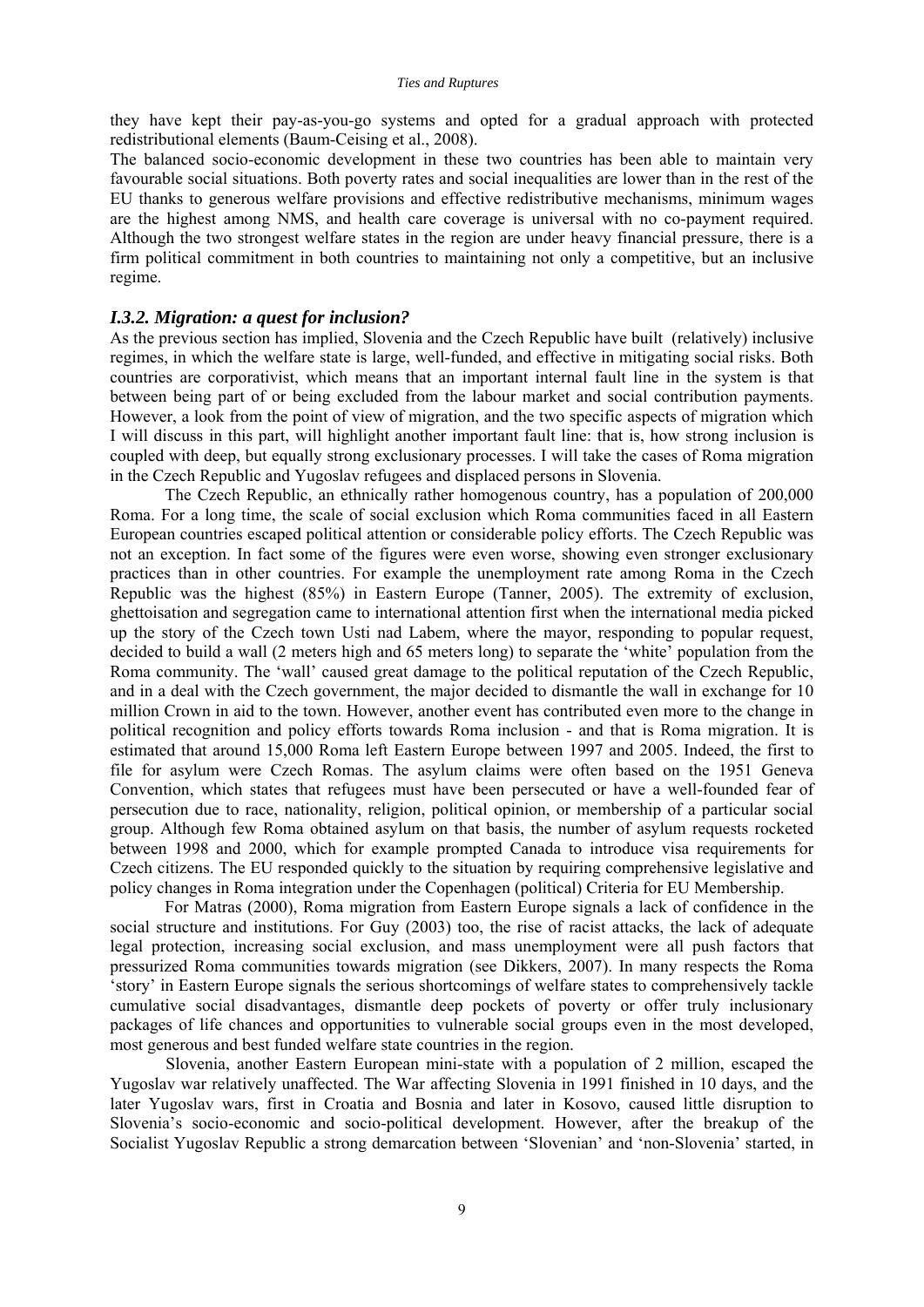which not only refugees from the Yugoslav wars suffered, but also suddenly a large number of non-Slovenians who had lived and worked in Slovenia before the War broke out found themselves losing their status and social rights and becoming 'stateless'. According to the Helsinki Monitor in 1998, there were around 70,000 individuals who lived in Slovenia without documents, but had permanent residency in the country before the War. Severe and persistent human right abuses were reported, a number of people were unlawfully exiled from the country, there were continuous waves of evictions from housing in which 'non-Slovenians' gained tenancy rights during the Socialist Yugoslav times, and reports published on how pension rights were refused to these 'foreigners', resulting in a call for humanitarian aid to them. The UNHCR in 1997 estimated that around 70,000 people had no Slovenian citizenship, or any documents, and as a result had no right to ID cards, health cards, passports, or free education. Due to mounting international pressure, not least by the EU, the Slovenian Parliament passed a Law in 1999, which offered a resolution by 'legalising' the status of 'stateless' people. However, for eight years, forced migration, extradition, and eviction affected tens of thousands of people's lives depriving them of their basic human rights, their right to citizenship, and the right to nationality. Ironically, welfare policies were actively used against them by refusing them pension rights, housing, health care and education. Charities and humanitarian organizations played a vital role in ensuring that people had enough to eat and had access to health care.

## **Conclusions**

The New East-West migration after the enlargement has taken policy makers by surprise in both 'Old' and 'New' Europe. Eastern European public policies have been particularly unresponsive to some of the challenges presented by mass migration. Recently, however, some governments have initiated various programmes, such as attracting highly skilled workers back, profiling the social impact of migration at the regional level, or commissioning research into the family policy and child protection implications of the phenomenon of euro-orphans. What has become clear over the last few years is that migration is not simply a spontaneous process driven by market forces; instead social protection, welfare policies and even more broadly the 'social' is deeply implicated. As much as migration, or, as it is often referred to in EU discourses, 'mobility', brings new opportunities to Eastern European 'free movers', it also creates new social ruptures, new exclusions, and new divisions between those who move and those who stay. Wolfsoon's (2008) concerns over the race-to-the-bottom scenario, where labour and social standards fall in both parts of Europe, is not at all unfounded. Depopulation, demographic changes, changes in family structures, deskilling, labour shortages in specific sectors, regional and rural problems, 'brain drain' and 'brain waste' all require comprehensive policies that offer a proactive rather than a reactive response to many issues relating to human capital. But the EU has a role too; rather than seeing migration as an entirely beneficial, benevolent process of EU integration, it should open up a debate around both the benefits and costs of migration and offer support to Member States which are disproportionately affected by the adverse impact of mass emigration. After all, this could be one way in which 'Social Europe' becomes a meaningful and tangible concept for both Member States and EU citizens.

*Noemi Lendvai Max Weber Fellow, 2009-2010*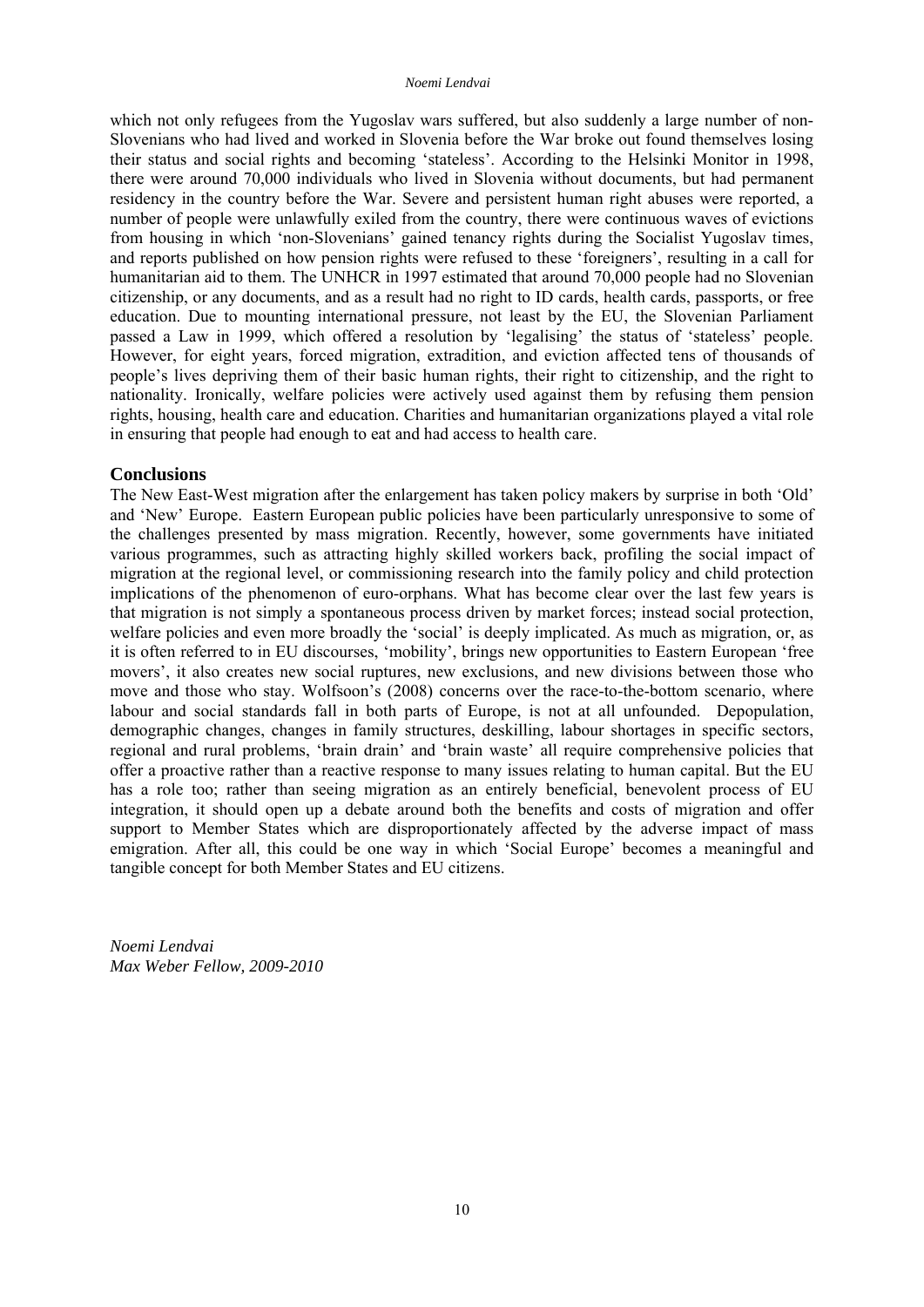#### **References**

- Bohle, D. and Greskovits, B. (2007) Neoliberalism, embedded neoliberalism and neocorporatism: Towards transnational capitalism in Central-Eastern Europe, *West European Politics* 30:3, 443- 466.
- Chawla, M. (2007) Health Care Spending in the New Member States, The World Bank, Washington D.C.
- Csaba, L. (2005) Regulation and Public Sector Development: A Post-Transition Perspective, *Post-Communist Economies* 17:2, 137-152.
- Dikkers, I. (2007) Roma Migration from East to West?, in: Naerssen, T. and van der Velde, M. *Migration in a New Europe: People, Borders and Trajectories*, Societa Geografica Italiana, Rome, pp. 43-63.
- Drahokoupil, J. (2007) Political support of the competition state in the Visegrad Four: The comprador service sector and its allies, GARNET Working Paper No. 22/07.
- Elrick, T. and Lewandowska, E. (2008) Matching and Making Labour Demand and Supply: Agents in Polish Migrant Networks of Domestic Elderly Care in Germany and Italy, *Journal of Ethnic and Migration Studies* 34(5):717-734.
- European Commission (2007) Joint Report on Social Protection and Social Inclusion
- European Commission (2009) Five Years of an Enlarged EU Economic achievements and challenges, European Economy, 1/2009 provisional version.
- European Commission (2009) Second joint assessment by the Social Protection Committee and the European Commission of the social impact of the economic crisis and of policy responses, SOC 715 ECOFIN 808, November 2009
- European Commission (2009) The Social Situation in the European Union 2008.
- Favell, A. (2008) The New face of East-West Migration in Europe, *Journal of Ethnic and Migration Studies* 34(5):701-716.
- Feldman, M. (2007) The Origins of Varieties of Capitalism: Lessons from Post-Socialist Transition in Estonia and Slovenia, in: Hancke, B., Rhodes, M. and Thatcher, M. eds. *Beyond Varieties of Capitalism*, Oxford: Oxford University Press, pp.328-351.
- Ferrera, M. (2005) *The Boundaries of Welfare. European Integration and the New Spatial Politics of Social Protection*, Oxford University Press.
- Gagel, S. (2008) Expenditure on Labour Market Policies, 2005, EUROSTAT Statistics in focus 45/2008.
- Galgoczi, B. (2007) Central and Eastern Europe: Jobless growth?, Presentation at the ICEG Conference, Brussels, 21 June , 2007, available at www.icegec.hu
- Győrffy, D. (2007) Deficit Bias and Moral Hazard on the Road to the EMU: The Political Dimension of Fiscal Policy in Hungary, *Post-Communist Economies* 19:1, 1-16.
- Hacker, B. (2009) Hybridization instead of Clustering: Transformation Processes of Welfare Policies in Central and Eastern Europe, *Social Policy and Administration* 43(2):152-169.
- Howarth, D. (2007) Internal Policies: Reinforcing the New Lisbon Message of Competitiveness and Innovation, *Journal of Common Market Studies* 45 Annual Review pp. 89-106.
- IMF (2006) 'The "Flat Tax(es)": Principles and Evidence', by M. Keen, Y. Kim, R. Varsano.
- Jakubiak. M. and Markiewicz, M. (2007) Capital Mobility and Tax Competition between Old and New EU Member States, CASE Center for Social and Economic Research, Warsaw, Poland, CERGE-EI 2006, Final Report
- Jessop, B. (2002) *The future of the capitalist state*. Polity Press: Cambridge.
- Kaderabkova, A. (2005) The Lisbon Strategy Challenge to the Czech Republic Human Resources, *European Journal of Education* 40(3):323-336.
- Kajzer, A. (2007) Development of the Slovenian Labour Market in 1996-2006 and the Main Challenges of Labour Market Policy, *Post-Communist Economies* 19:4, 471-482.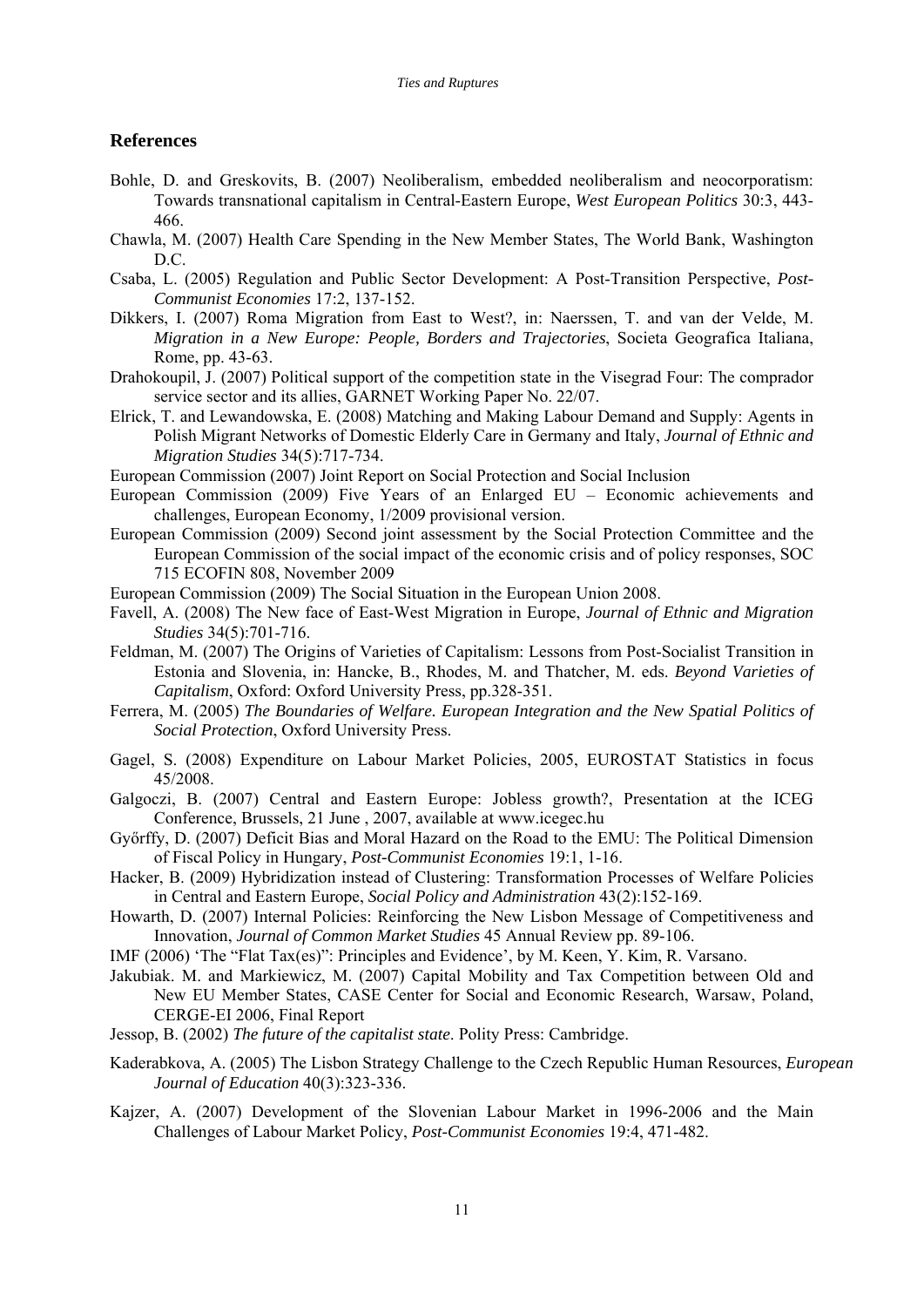- Kaufman, R. and Haggard, S. (2008) *Development, Democracy and Welfare States. Latin America, East Asia and Eastern Europe*, Princeton University Press.
- King, L. (2007) Central European Capitalism in Comparative Perspective, in: Hancke, B., Rhodes, M. and Thatcher, M. eds. *Beyond Varieties of Capitalism*, Oxford: Oxford University Press, pp. 307-328.
- Lelkes, O. and Zolyomi, E. (2008) Poverty Across Europe: The latest evidence Using the EU-SILC Survey, Policy brief, October 2008, European Centre.
- Llorca, M. and Redzepagic, S. (2008) Debt sustainability in the EU New Member States: empirical evidence from a panel of eight Central and East European countries, *Post-Communist Economies* 20:2, 159-172.

Lupi, A. (2008) Tax Revenue in the EU, EUROSTAT Statistics in focus 47/2008.

- Muller, K. (2003) *Privatising Old age Security. Latin America and Eastern Europe Compared*, Edward Elgar: Cheltenham.
- Mykhnenko, V. (2007) Strengths and Weaknesses of 'Weak' Coordination: Economic Institutions, Revealed Comparative Advantages, and Socio-Economic Performance of Mixed Market Economies in Poland and Ukraine, in: Hancke, B., Rhodes, M. and Thatcher, M. eds. *Beyond Varieties of Capitalism*, Oxford: Oxford University Press, pp.351-379.
- Petrasova, A. (2008) Social protection in the European Union, EUROSTAT Statistics in focus 46/2008.
- Potucek, M. (2007) The Czech Republic: tradition compatible with modernisation? In: Kvist, J. and Saari, J. eds. *The Europeanisation of social protection*, Bristol: Policy Press, pp. 137-153.
- Prunk, J. (1997) The Origins of an Independent Slovenia, in: Fink-Hanfner, D. and Robbins, J. *Making a new nation: the formation of Slovenia*, Aldershot, England.
- Ringold, D. and Kasek, L. (2007) Social Assistance in the New EU Member States, The World Bank, Washington D.C.
- Romih, D. and Festic, M. (2008) Labour Market Flexibility and Employment Protection Legislation in the New Member States, IABR-TLC Conference paper, San Juan, Puerto Rico
- Schneider, O. and Zapal, J. (2006) Fiscal Policy in the New Member States: Go East, Prudent Man! *Post-Communist Economies* 18:2, 139-166.
- Shields, S. (2007) Too Much Shock, Not Enough Therapy: Transnational Capital and the Social Implications of Poland's Ongoing Transition to a Market, *Competition and Change*, 11(2):155- 178.
- Von Hagen, J. and Siedschlag, J. (2008) Managing Capital Flows: Experiences from central and Eastern Europe, Asian Development Bank, ABD Institute Discussion Paper No. 103.
- Wallace, C. (2007) New Patterns of East-West Migration, in: Naerssen, T. and van der Velde, M. *Migration in a New Europe: People, Borders and Trajectories*, Societa Geografica Italiana, Rome, pp. 1-13.
- Wolfsoon, C. (2007) Labour Standards and Migration in the New Europe: Post-Communist Legacies and Perspectives, *European Journals of Industrial Relations* 13(2)199-218.
- Woolfson, C. (2008) Social Dialogue and lifelong learning in the new EU member states: 'reform fit' in Latvia, *Journal of European Social Policy* 18:1, 79-87.
- World Bank (2005) The Quest for Equitable Growth in the Slovak Republic, Report No. 32433-SK.
- World Bank (2006) Administrative Capacity in the New Member States: The Limits of Innovation? EU-8, World Bank, Report Number 36930-GLB.
- Woycicka, I. and Grabowski, M. (2007) Poland: redefining social policies, in: Kvist, J. and Saari, J. eds. *The Europeanisation of social protection*, Bristol: Policy Press, pp. 99-117.
- Zaman, G. and Georgescu, G. (2009) Structural Fund Absorption: a New Challenge for Romania? *Romanian Journal of Economic Forecasting*, 1/2009, pp. 136-154.
- Zvidrins, P. (2009) Depopulation in the Baltic States, paper available on [www.iussp2009princeton.edu](http://www.iussp2009princeton.edu/)